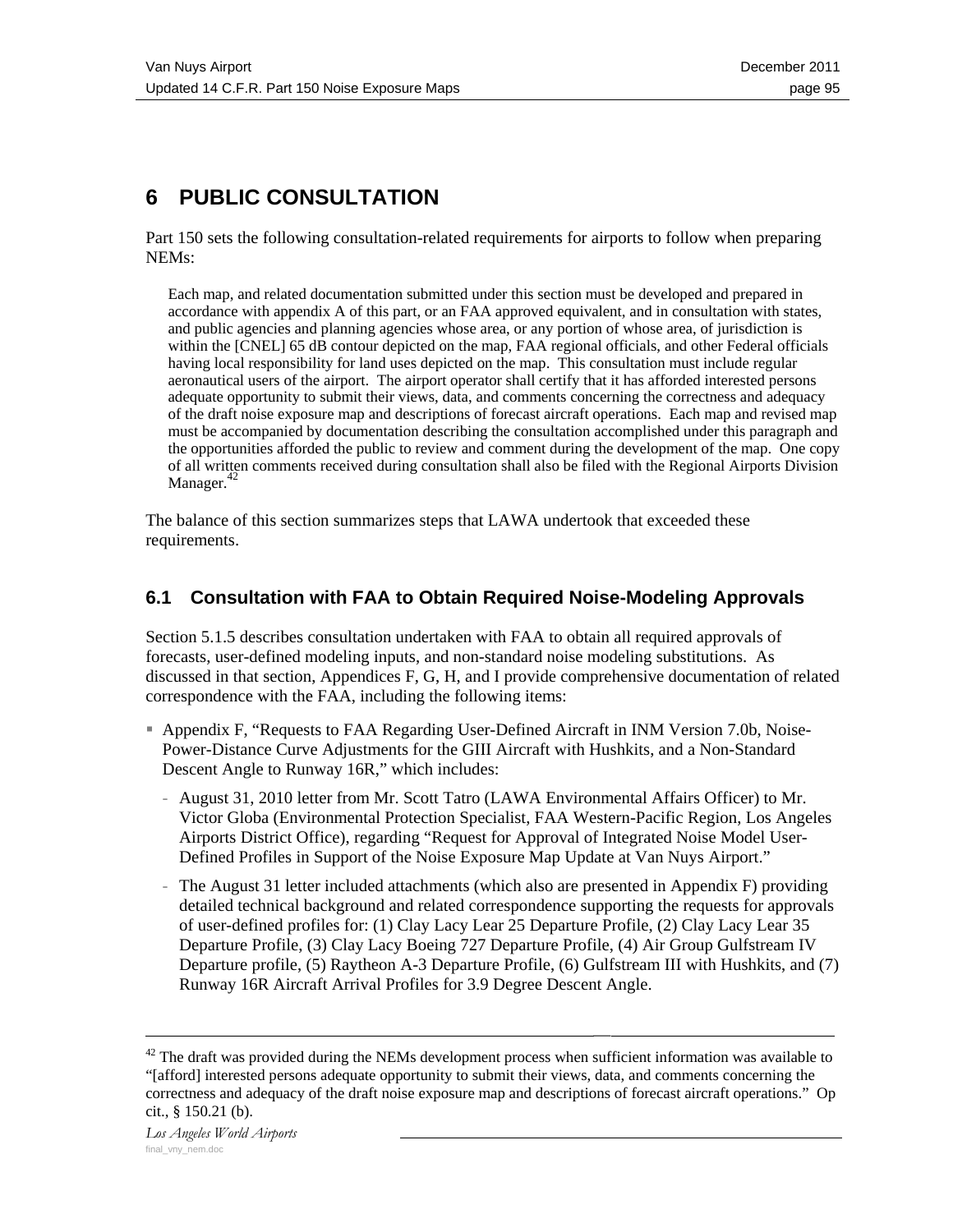- Appendix G, "Requests to FAA Regarding Non-Standard Aircraft Type Modeling Substitutions," which includes:
	- October 19, 2010 letter from Mr. Scott Tatro (LAWA Environmental Affairs Officer) to Mr. Victor Globa (Environmental Protection Specialist, FAA Western-Pacific Region, Los Angeles Airports District Office), regarding "Request for Approval of Integrated Noise Model User-Non-Standard Aircraft Substitutions in Support of the Noise Exposure Map Update at Van Nuys Airport."
- Appendix H, "Consolidated FAA Response to LAWA Requests for Non-Standard Modeling practices," which includes:
	- March 14, 2011 from Mr. Victor Globa (Environmental Protection Specialist, FAA Western-Pacific Region, Los Angeles Airports District Office) to Mr. Scott Tatro (LAWA Environmental Affairs Officer), which responded to the LAWA requests presented in Appendices F and G.
- Appendix I, "Documentation Related to FAA Review and Approval of Noise Exposure Map Forecasts," which includes:
	- March 31, 2011 approval letter from Mr. Victor Globa (Environmental Protection Specialist, FAA Western-Pacific Region, Los Angeles Airports District Office) to Mr. Scott Tatro (LAWA Environmental Affairs Officer).
	- March 3, 2011 letter from Mr. Scott Tatro (LAWA Environmental Affairs Officer) to Mr. Victor Globa (Environmental Protection Specialist, FAA Western-Pacific Region, Los Angeles Airports District Office), regarding "Request for Review and Approval of Van Nuys Part 150 Noise Exposure Map Update Forecasts."
	- February 7, 2011 Memorandum from Peter Stumpp (SH&H) to Ted Baldwin (HMMH), regarding "Van Nuys Aircraft Operations Forecasts for Noise Exposure Map Update."

# **6.2 Draft NEMs Notice, Review, and Comment**

LAWA prepared a draft NEMs document and made it available for public review and comment during a 33-day comment period, which ran from October 7 – November 9, 2011.

Throughout the comment period, a hard copy, printed and bound version of the draft NEM was available for viewing from 9:00 a.m. - 3:30 p.m., on normal business days at the VNY administration offices, which are centrally located within the 65 dB CNEL NEMs contours at 16461 Sherman Way, Suite 300, Van Nuys, CA 91406. No party came to the offices to review the hard copy document during the comment period.

The LAWA notices identified: (1) physical and internet addresses at which the draft document was available for review, (2) physical and email addresses to which comments could be submitted, (3) the comment deadline, and (4) a point of contact for any inquiries.

Appendix J provides copies of documentation related to the steps LAWA took in advance of and during the comment period, to make the draft NEMs document available for public review and comment, including:

 LAWA announced the public review and comment period through a notice on the VNY website, advertisements in two local newspapers of general circulation covering at least the area within the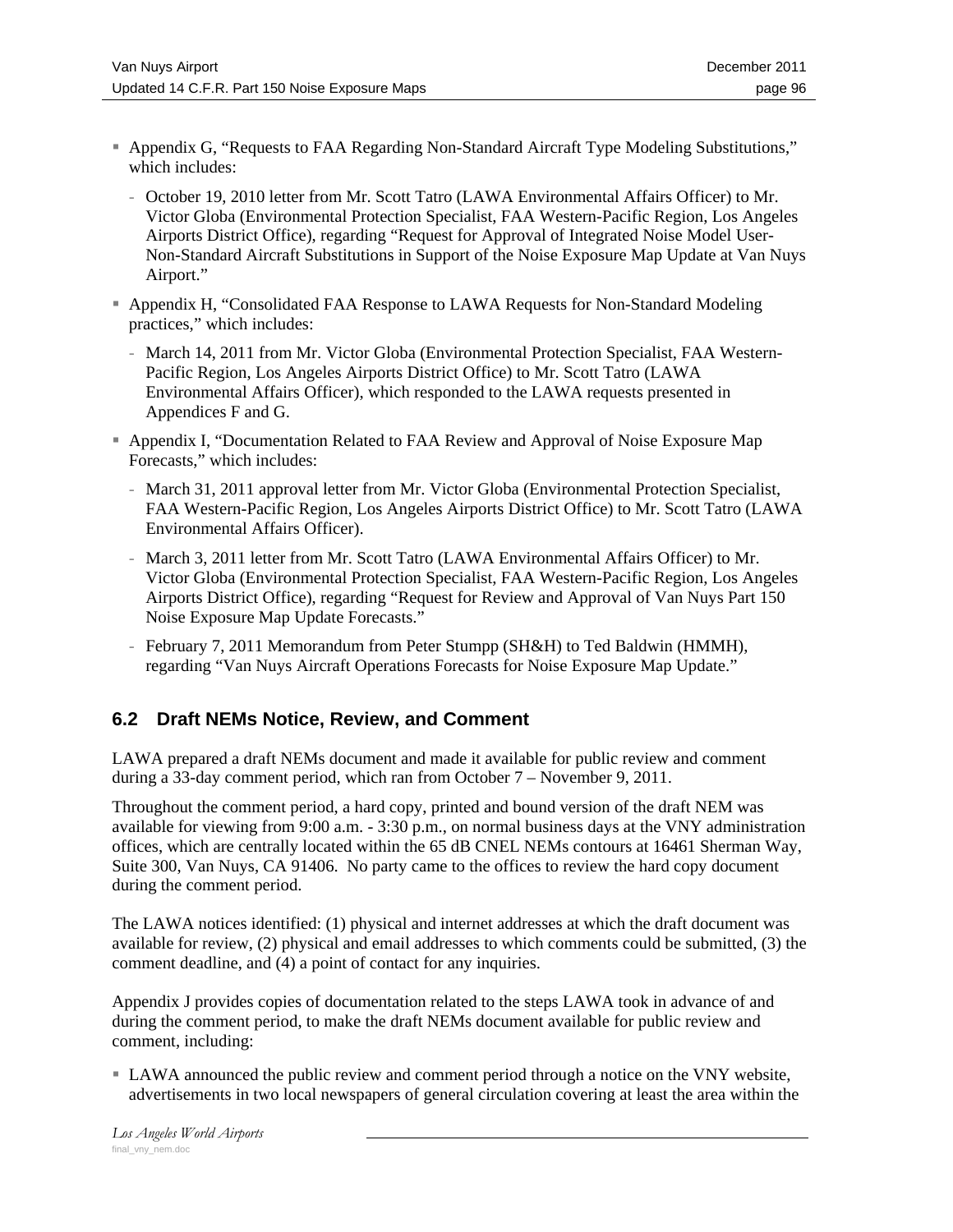65 dB CNEL contours, and a general press release. This notification included the following related items presented in Appendix J:

- Notice on the VNY website including links to the entire NEM document and to individual sections (Appendix J.1)
- Notice (legal advertisement) run in the Los Angeles Times, Friday, October 7, 2011 (Appendix J.2)
- Notice (legal advertisement) run in the Daily News, October 7, 2011 (Appendix J.3)<sup>43</sup>
- LAWA sent letters announcing the review and comment period to all airport tenants holding leases directly with LAWA, with a request that they notify subtenants. This announcement covered all tenants who are themselves regular aeronautical users or who support regular aeronautical users (e.g., FBOs), and included a request that the tenants post the notice in a location at their facility where it could be seen by such regular aeronautical users. Appendix J.5 provides a sample letter. These letters went to:
	- Mr. Curt Castagna, Aerolease Associates LLC, 3333 E. Spring Street, Long Beach, CA 90806
	- Mr. Curt Castagna, Aerolease West LLC, 3333 E. Spring, Street, Long Beach, CA 90806
	- Mr. Duane Feuerhelm, Air Center Aviation, 16231 Waterman Drive, Van Nuys, CA 91406
	- Mr. Harold Lee, Air Sources Inc., 16700 Roscoe Boulevard, Van Nuys, CA 91406
	- Mr. Craig Walker, Castle & Cooke, 7415 Hayvenhurst Place, Van Nuys, CA 91406
	- Mr. Randy Rudnick, Century Aero Club Inc., 7552 Hayvenhurst Avenue ,Van Nuys, CA 91406
	- Mr. Clay Lacy, Clay Lacy Aviation Inc., 7435 Valjean Avenue, Van Nuys, CA 91406
	- Mr. Richard Sykes, Condor Squadron Officer & Airman, 7625 Hayvenhurst Avenue, Suite 5 Van Nuys, CA 91406
	- Ms. Irene Saltzman, Department of General Services, City Hall South, Room 201, 111 East First Street, Los Angeles, CA 90012
	- Mr. Dan Doitch, Green Hornets Flying Circus, 16431 Vanowen Street, Van Nuys, CA 91406
	- Mr. Tony Marlow, Hawker Beechcraft Corporation, 7240 Hayvenhurst Avenue, Van Nuys, CA 91406
	- Judge James Di Guiseppe, J.E.C. Enterprises, 7743 Woodley Avenue, Van Nuys, CA 91406
	- Mr. Phillip Struyk, L.A. Unified School District, 16550 Saticoy Street, Van Nuys, CA 91406
	- Mr. Bruce Barber, L.A. City Fire Department, 1700 Stadium Way, Room 109, Los Angeles, CA 90012
	- Chief John Buck, L.A. City Fire Department Helicopter Unit, 8060 Balboa Boulevard, Van Nuys, CA 91406
	- Ms. Margie Oldenkamp, M.P.G. Aviation Inc., 7646 Hayvenhurst Ave., Van Nuys, CA 91406
	- Mr. Tim Wray, Maguire Aviation Inc., 7155 Valjean Avenue, Van Nuys, CA 91406
	- Mr. Richard Hart, National Helicopter Service & Engineering Company, 16700 Roscoe Boulevard, Van Nuys, CA 91406

 $43$  Appendix J.4 also presents a "dailynews.com" article run on October 11, 2011.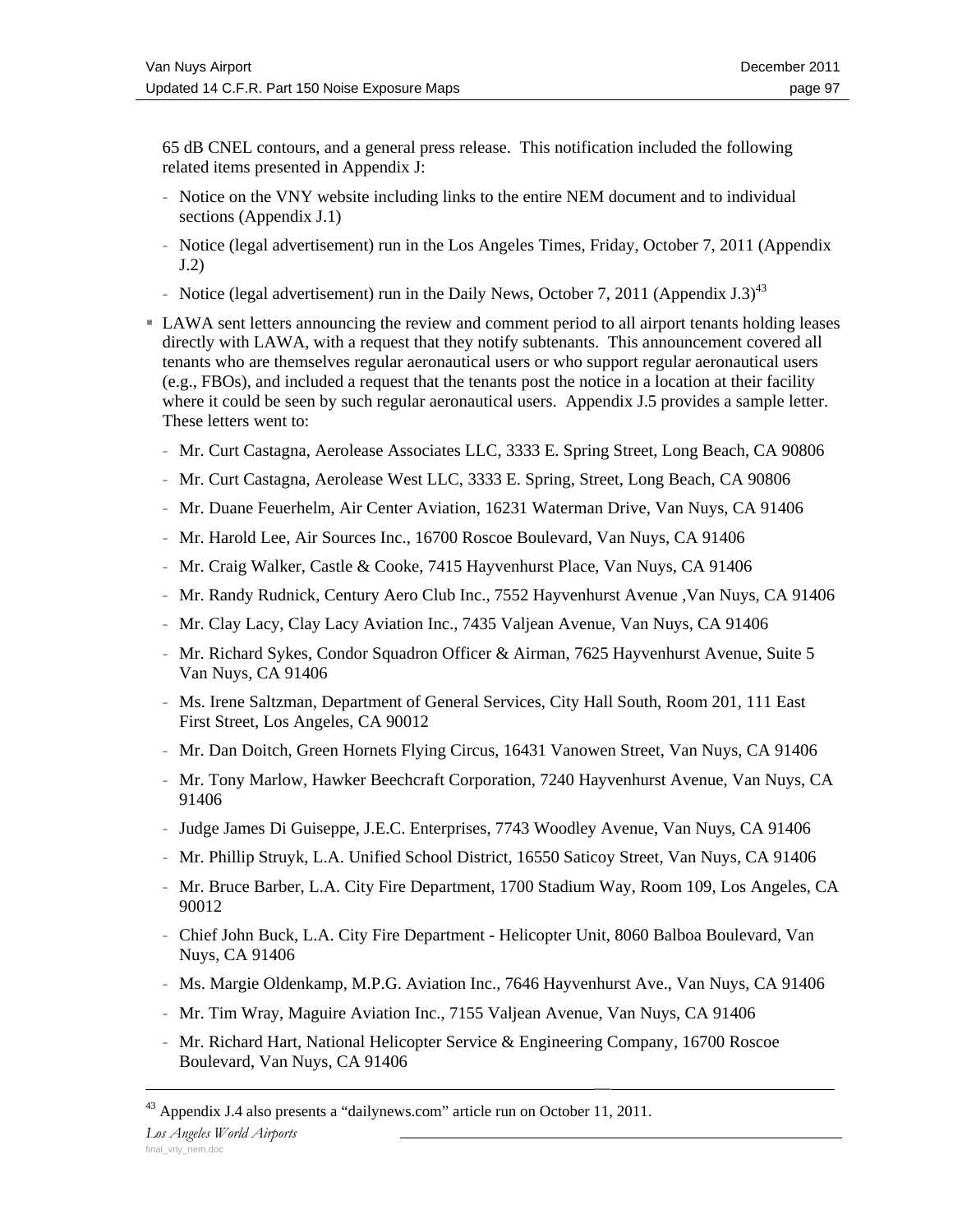- Mr. Jim Davis, Pentastar Aviation / BaseNet, 16644 Roscoe Boulevard, Van Nuys, CA 91406
- Mr. Luis Robles, Raytheon Company, 16101 Saticoy Street, Van Nuys, CA 91406
- Ms. Erin Killam, Schaefer Air Service, 16425 Vanowen Street, Van Nuys, CA 91406
- Mr. Mark Sullivan, Skytrails Aviation, 16233 Vanowen Street, Suite 201, Van Nuys, CA 91406
- Mr. Nick Mosich, Southwest Aviation, 16425 Hart Street, Suite 103, Van Nuys, CA 91406
- Mr. Pierre Moroni, Syncro Aircraft Interiors, 7701 Woodley Avenue, Suite 100, Van Nuys, CA 91406
- Mr. Chuck Thornton Jr., Thornton Corporation, 1220 Virginia Road, San Marino, CA 91108
- Mr. Bob Mays, Western Commander Associates, 16700 Roscoe Boulevard, Van Nuys, CA 91406
- LAWA addressed the requirement to consult with the FAA and all public agencies with land use control jurisdiction within the 65 dB CNEL contours by sending copies of the draft NEM to the FAA Western-Pacific Region, Los Angeles Airports District Office (ADO), the VNY Air Traffic Control Tower (ATCT), the Los Angeles City Planning Department, the Los Angeles County Airport Land Use Commission (ALUC), and the two Los Angeles City Council members representing districts ( $6<sup>th</sup>$  and  $12<sup>th</sup>$ ) that fall partially within the 65 dB CNEL contours, and requesting their review and feedback. Appendix J.6 presents a sample of the letter sent to the ADO, the City Planning Department, and the ALUC. Appendix J.7 presents a sample of the letter sent to the two City Council members and to the ATCT. These letters went to:
	- Mr. Victor Globa, Environmental Protection Specialist, Federal Aviation Administration, Western-Pacific Region, Los Angeles Airports District Office, 15000 Aviation Boulevard, Lawndale, CA 90261
	- Ms. Robin Dybvik, VNY FAA Air Traffic Control Tower, 7550 Hayvenhurst Place, Van Nuys, CA 91406
	- Mr. Kevin Keller, Senior City Planner, City Planning, Los Angeles City Hall, Suite 667, 200 N. Spring St., Los Angeles, CA 90012
	- Ms. Susana Franco-Rogan, Airport Land Use Commission, Los Angeles County Regional Planning, 320 West Temple Street, Los Angeles, CA 90012
	- Honorable Tony, Cardenas, Councilmember  $6<sup>th</sup>$  District, Van Nuys City Hall Office, 14410 Sylvan Street, Suite 215, Van Nuys , CA 91401
	- Honorable Mitchell Englander, Councilmember  $12<sup>th</sup>$  District, Northridge District Office, 18917 Nordhoff St., Suite 18, Northridge , CA 91324

# **6.3 Public Presentations**

LAWA met twice with the VNY Citizens Advisory Council (CAC) to present and respond to questions regarding the draft NEMs. Appendix K presents materials documenting these presentations. Both sessions were at normally scheduled and publicly advertised CAC meetings (the evening of the first Tuesday of the month). The meetings are advertised on the VNY website and open to all interested parties. The NEM topic was included on each meeting agenda under current actions ("Staff Reports").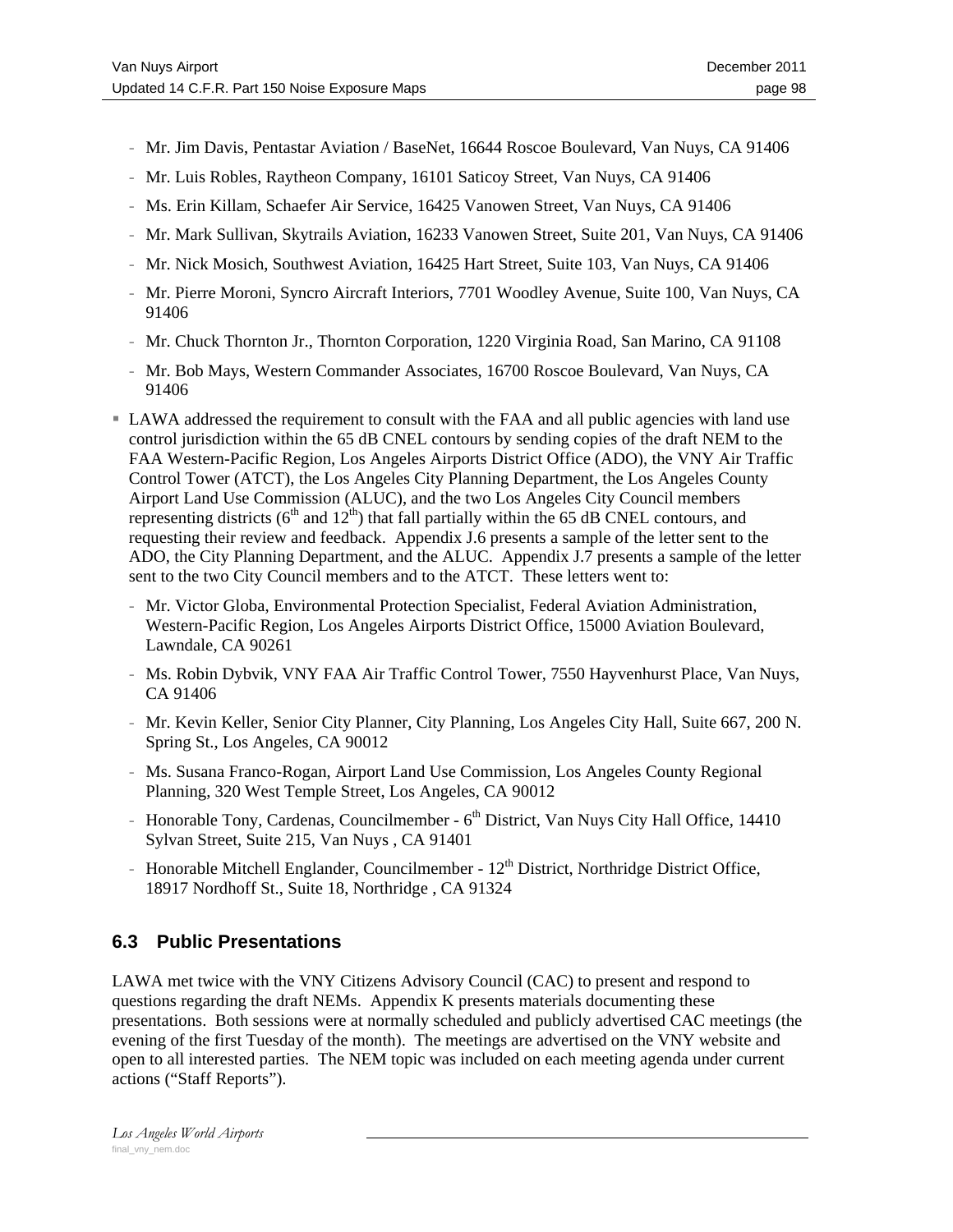The first meeting was on October 4, 2011, which provided LAWA with a timely opportunity to brief the committee immediately in advance of the start of the comment period. LAWA provided CAC members with access to the draft NEM in advance of the meeting, via LAWA's VNY website, with notice to the committee members via email. LAWA staff made a PowerPoint presentation at the first meeting. Based on the discussion at the first meeting, the CAC Chair requested that LAWA staff provide a further summary and opportunity for discussion of the draft NEM at the next (November 1, 2011) meeting, after the committee members and other attendees had additional opportunity to review the draft.

Appendix K presents a copy of the October 4, 2011 PowerPoint presentation, and the meeting agenda and minutes for each meeting. The Part 150 NEM was item 1.A. of the October 4, 2011 meeting, and item 1.B. of the November 1, 2011 meeting, and is addressed under those sections of each associated agenda and minutes.

As noted in the minutes for the November 1, 2011 meeting, there were no further CAC requests or comments at the conclusion of the discussion of the draft NEM at that session.

# **6.4 Documentation of Comments and Follow-Up**

Consistent with the Part 150 requirement<sup>44</sup> that copies of all written comments received during consultation be filed with the FAA's Regional Airports Division Manager, Appendix L presents copies of the 13 written comments received, including consideration of emails as "written." These written comments were received from the following parties.

- Ms. Ellen Bagleman, 1634 Hamlin Street, Lake Balboa, CA 91406
- Mr. Lawrence Calabro, Northridge, CA
- Mr. John Carmona (no address given)
- Mr. Omar Galo (no address given)
- Mr. Roger Gerchas, Northridge, CA
- **Mr. Victor Globa, Environmental Protection Specialist, Federal Aviation Administration,** Western-Pacific Region, Airports Division, Los Angeles Airports District Office, P.O. Box 92007, Los Angeles, CA 90009-2007
- Mr. Stan Kramer, 6 Maverick Lane, Bell Canyon, CA 91307
- Mr. William P. Mouzis, 16647 Gilmore Street, Lake Balboa, CA 91406
- Ms. Diana Sanchez (no address given)
- Ms. Linda Satorius, Board Member, on behalf of the Professional Helicopter Pilots Association
- Mr. Gerald A. Silver, President, Homeowners of Encino, CA
- Mr. Bruce Spiegel, 9024 Rubio Avenue, North Hills, CA 91343
- Ms. Renee Suran, Woodland Hills, CA

 $44$  Op cit., § 150.21 (b). This approach ensures that all reviewers of the NEMs document have access to these same comments.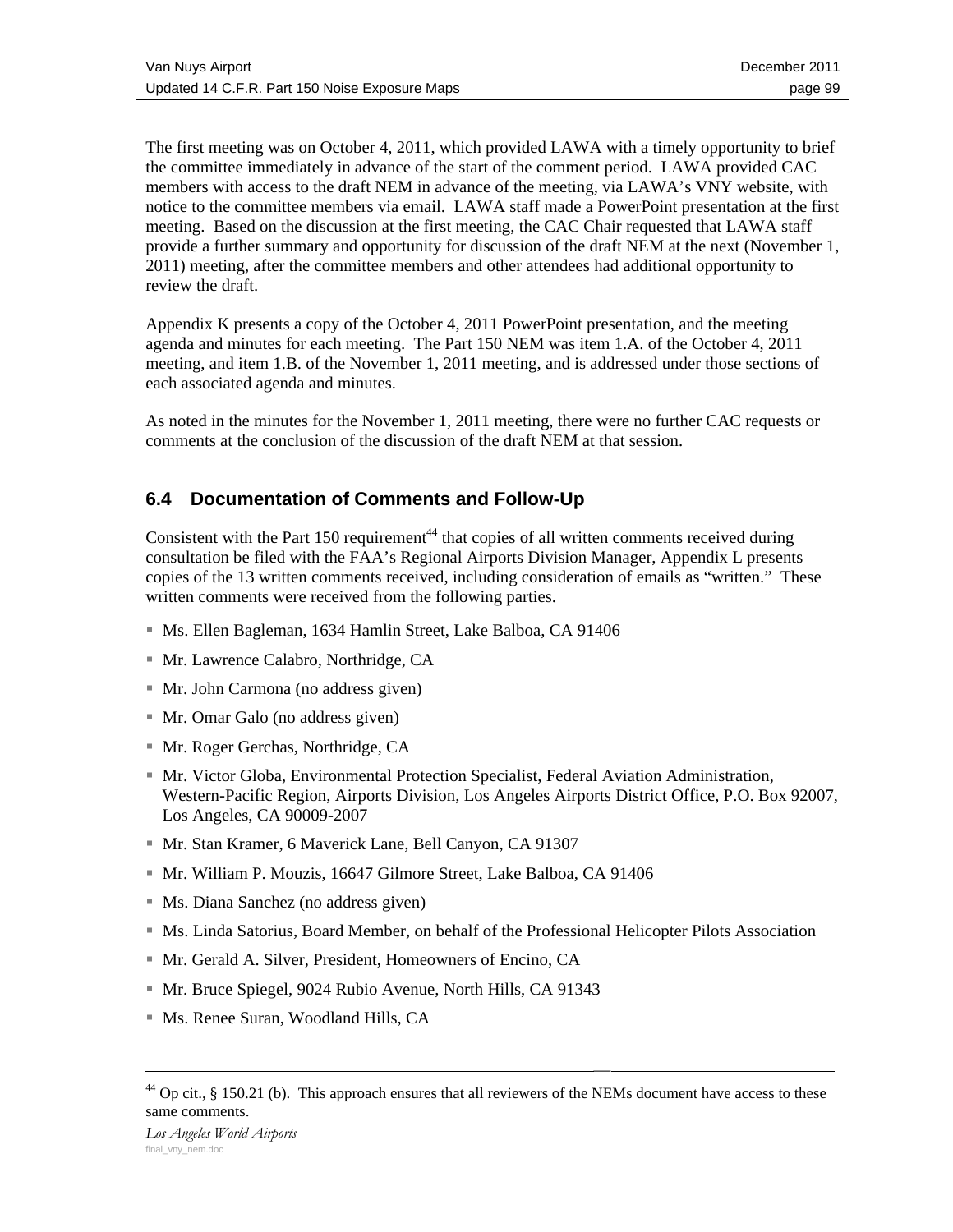Many of the comments presented general or specific opinions and observations regarding aircraft noise impacts; abatement procedures; airport benefits; the LAWA Residential Soundproofing Program, and other government regulations, policies, and procedures related to aircraft noise. As these comments do not present any "views, data, and comments concerning the correctness and adequacy of the draft noise exposure map and descriptions of forecast aircraft operations," they do not require any revision to the NEMs documentation. However, LAWA appreciates this input and will take it into consideration in its continuing noise management efforts at VNY.

The 13 comments are addressed in order below.

#### **1. Ms. Ellen Bagleman, 1634 Hamlin Street, Lake Balboa, CA 91406**

Ms. Bagleman's comments present her opinions and views regarding the manner LAWA, the FAA, and elected officials address aircraft noise, and suggest the need for action by the U.S. Congress. LAWA will take this input into consideration in its continuing noise management efforts at VNY.

Ms. Bagleman's comments do not include any "views, data, and comments concerning the correctness and adequacy of the draft noise exposure map and descriptions of forecast aircraft operations." Therefore, her comments did not require any revision to the NEMs documentation.

#### **2. Mr. Lawrence Calabro, Northridge, CA**

Mr. Calabro's comments present his opinion regarding helicopter noise, which he and his wife find to be bothersome only very infrequently. LAWA will take this input into consideration in its continuing noise management efforts at VNY.

Mr. Calabro's comments do not include any "views, data, and comments concerning the correctness and adequacy of the draft noise exposure map and descriptions of forecast aircraft operations" which Part 150 requires LAWA to request during the NEMs consultation process. Therefore, his comments did not require any revision to the NEMs documentation.

#### **3. Mr. John Carmona (no address given)**

Mr. Carmon's comments present observations regarding the LAWA Residential Soundproofing Program and potential ideas for noise abatement measures to consider, including expanded soundproofing eligibility. LAWA will take this input into consideration in its continuing noise management efforts at VNY. As noted in Section 3.3.1, potential expansion of the Residential Soundproofing Program is a principal purpose of this update to the VNY NEMs.

Mr. Carmon's comments do not include any "views, data, and comments concerning the correctness and adequacy of the draft noise exposure map and descriptions of forecast aircraft operations." Therefore, his comments did not require any revision to the NEMs documentation.

#### **4. Mr. Omar Galo (no address given)**

Mr. Galo submitted an email to the draft NEMs comment email address requesting information regarding application for the Residential Soundproofing Program. An appropriate LAWA representative has contacted him to respond to his inquiry.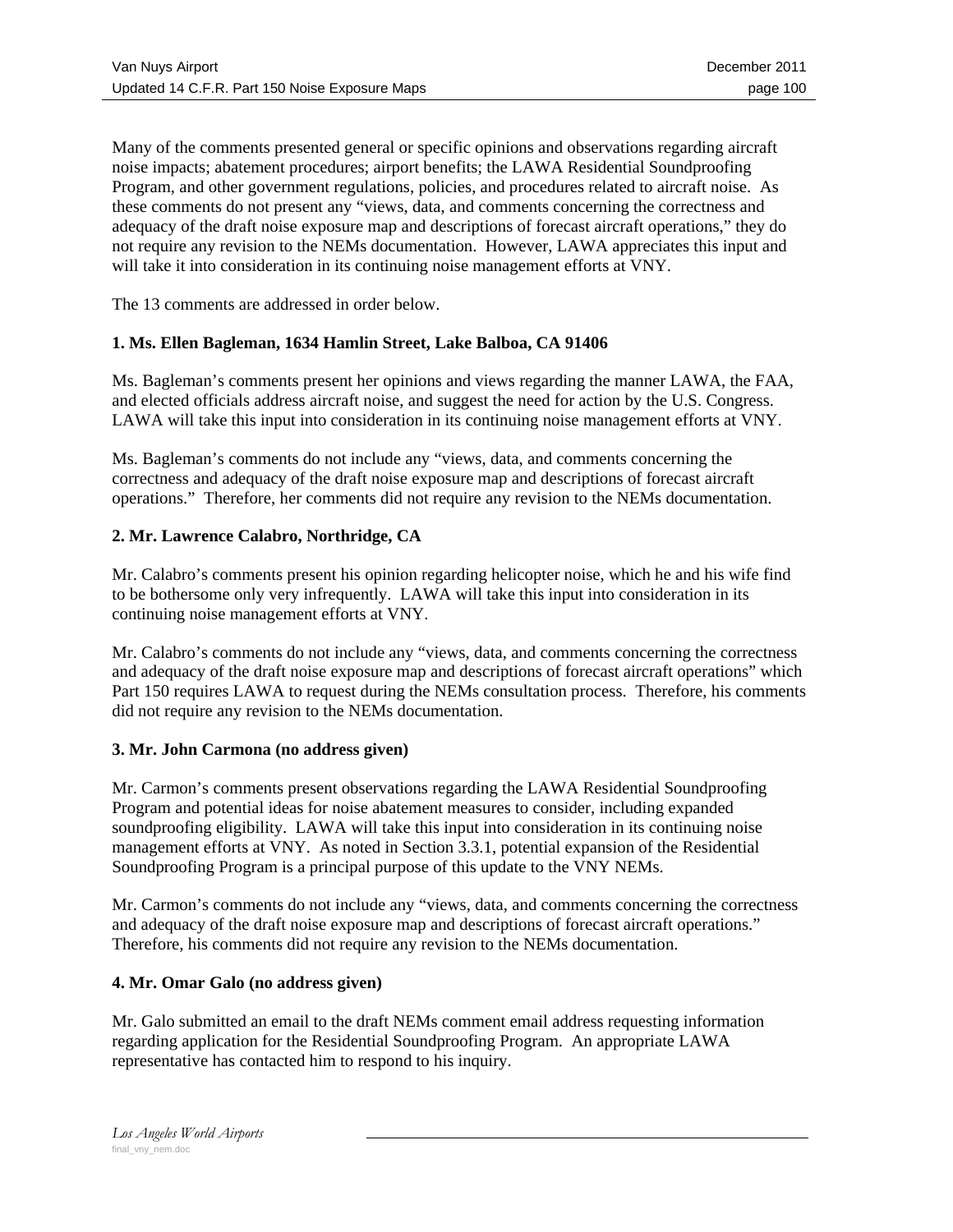Mr. Galo's comments do not include any "views, data, and comments concerning the correctness and adequacy of the draft noise exposure map and descriptions of forecast aircraft operations." Therefore, his comments did not require any revision to the NEMs documentation.

#### **5. Mr. Roger Gerchas, Northridge, CA**

Mr. Gerchas provides general comments regarding the noise issue at VNY, particularly stressing the need for all stakeholders to work together. LAWA will take his input into consideration in its continuing noise management efforts at VNY.

Mr. Gerchas' comments do not include any "views, data, and comments concerning the correctness and adequacy of the draft noise exposure map and descriptions of forecast aircraft operations" which Part 150 requires LAWA to request during the NEMs consultation process. Therefore, his comments did not require any revision to the NEMs documentation.

#### **6. Mr. Victor Globa, Environmental Protection Specialist, Federal Aviation Administration, Western-Pacific Region, Airports Division, Los Angeles Airports District Office, P.O. Box 92007, Los Angeles, CA 90009-2007**

Mr. Globa presents eight comments. These comments and LAWA's responses are presented below.

1) LAWA's intentions are identified in Section 6 regarding its Public Consultation Process. It is not clear who the identified parties are that were notified of the pending NEMs review. Please provide a table identifying which agencies, sponsors and the general public was notified.

Response: Section 6 has been completed with detailed documentation of the entire consultation process, including identification of all identified parties that were notified and description of the notification processes, supplemented by copies of notification materials and comments received (in appendices identified in Section 6).

2) All consulted parties including the public should have access and an opportunity to comment on documents that the FAA will review such as the larger unbound flight track maps that are not provided.

Response: Every hard copy of the official NEMs document will include the larger unbound flight track maps. In addition, a copy of the NEMs document with the larger unbound flight track maps will be available for public review at the VNY administration offices, which are centrally located within the 65 dB CNEL NEMs contours at 16461 Sherman Way, Suite 300, Van Nuys, CA 91406. As discussed in Section 6.2, no party came to the VNY administration offices to review the hard copy document during the comment period; commenters took advantage of the electronic copy available on the VNY website, for which the availability of larger unbound figures is not relevant.

3) Once comments are received and incorporated the document will need to go for a 30-day FAA Line of Business Review. The Los Angeles Airports District Office will notify LAWA when the Draft document is ready to be received. The copy should be identified as a Draft or Draft Final not Final due to incomplete review.

Response: LAWA will submit multiple copies of the NEMs documentation to the FAA consistent with Part 150 requirements.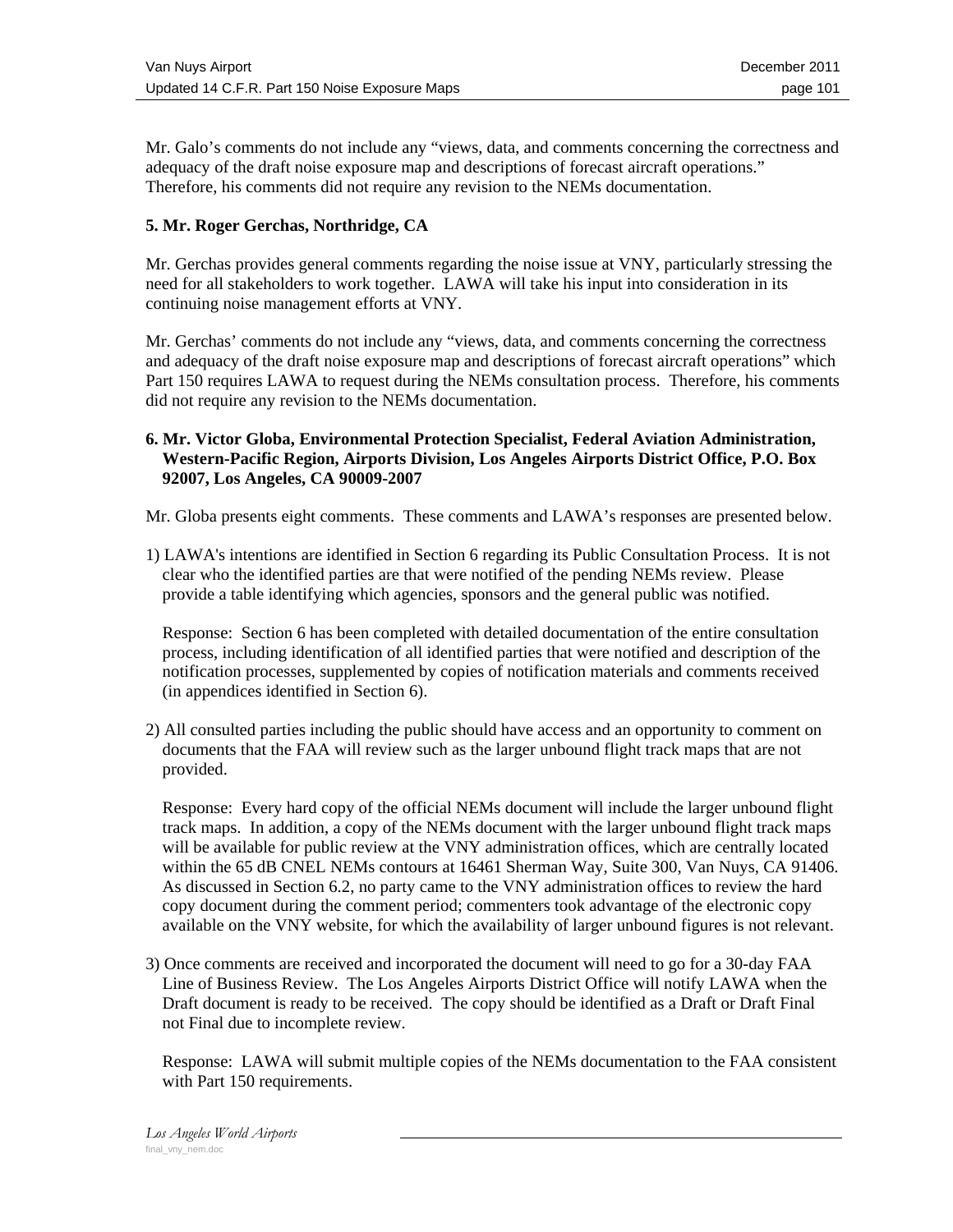4) The NEM's and Flight Track maps do not identify the City of Los Angeles. Please identify the jurisdiction.

Response: The NEMs and flight track figures identify the encompassed jurisdictional boundaries over the entire mapped area, not just within the 65 dB CNEL contour as required by the FAA's Part 150 checklist. For further clarification in response to this comment, the notation regarding these jurisdictions has been moved from the NEMs legend (where it was located in the draft document) to the mapped area, as requested.

5) See page F-3, August 31, 2010, LAWA letter requesting INM changes. Also add October 19, 2010 LAWA request letter and March 14, 2011, FAA response letter in Appendices.

Response: These letters were provided in Appendix G and Appendix H, respectively, of the draft NEMs, as they are in this submission. For further clarification in response to this comment, Section 6.1 of this document lists these and other elements of Appendices F, G, H, and I which document all correspondence with the FAA regarding non-standard INM modeling.

6) Add dates to the Ordinances that indicate noise or access restrictions.

Response: Consistent with City of Los Angeles practices, the dates that the City Council acted on each ordinance are presented in the end of each ordinance reproduced in Appendix D. For further clarification in response to this comment, a table is included at the beginning of the appendix that lists the ordinances, their formal noise and access restriction elements, the sections of this document that discuss them, and the dates on which they were passed by the City Council and approved by the Mayor.

7) Page iii Complete Sponsor's Certification before submitting for FAA Line of Business Review

Response: LAWA will complete the certification before submission.

8) Specific clarifications are identified in the attached NEM checklist.

Response: The clarifications of the preceding comments provided in the NEM checklist attached to Mr. Globa's comments are noted and addressed as indicated in the preceding responses. Section 1.4 of this document presents an updated NEMs checklist.

#### **7. Mr. Stan Kramer, 6 Maverick Lane, Bell Canyon, CA 91307**

Mr. Kramer notes that his comment relates to an area outside the NEMs boundary. He requests that the "western San Fernando Valley foothill area be included in any noise pollution reduction plans, and that he be directed "to the appropriate person in the FAA to transmit my comment."

Mr. Kramer's comments do not include any "views, data, and comments concerning the correctness and adequacy of the draft noise exposure map and descriptions of forecast aircraft operations" which Part 150 requires LAWA to request during the NEMs consultation process. Therefore, his comments did not require any revision to the NEMs documentation.

LAWA has directly forwarded his comments to the FAA on his behalf, by including them in this document.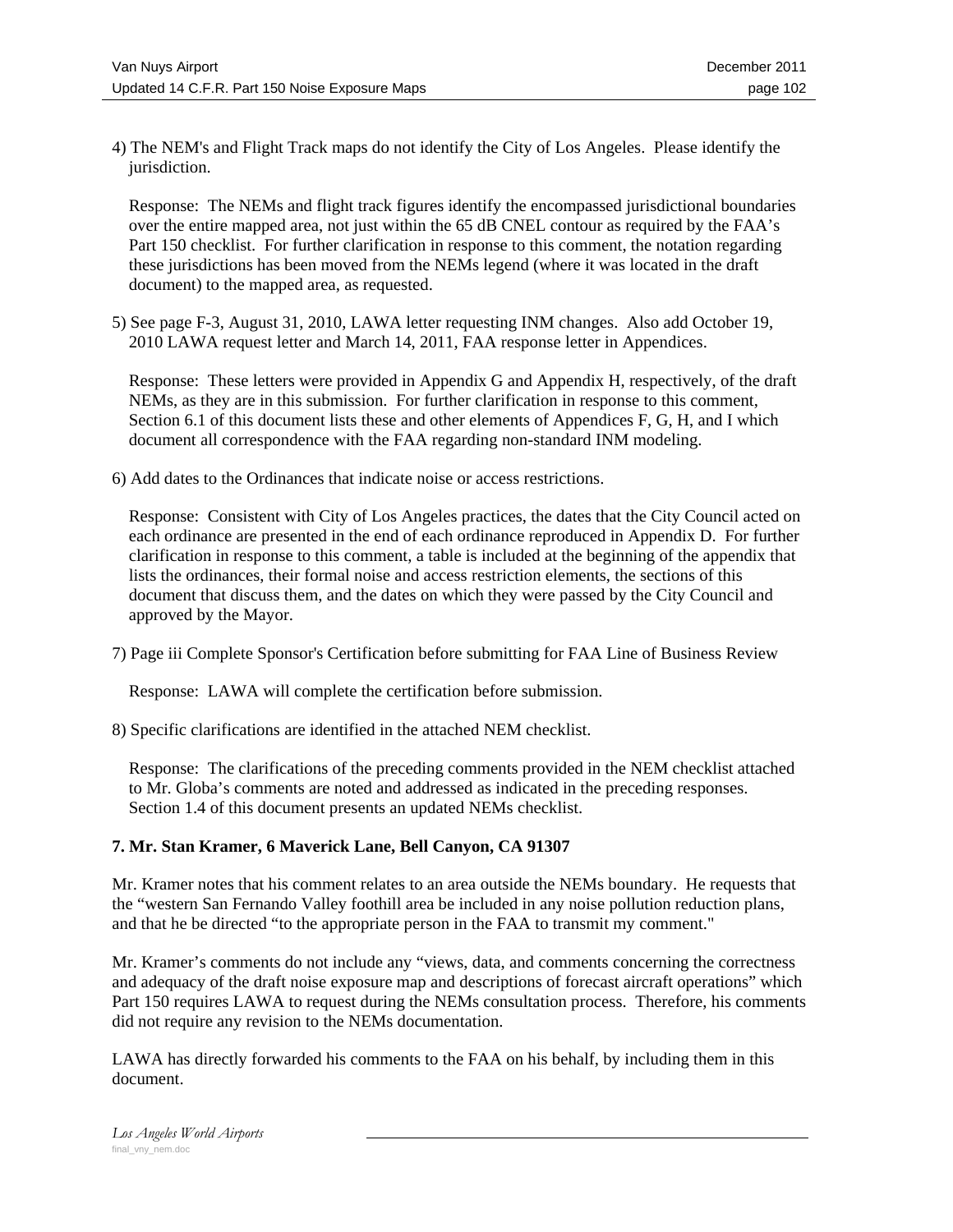#### **8. Mr. William P. Mouzis, 16647 Gilmore Street, Lake Balboa, CA 91406**

Mr. Mouzis' comments present his opinions and views regarding the manner LAWA, the FAA, pilots, and aircraft owners address aircraft noise, and suggest the need for action by the U.S. Congress. LAWA will take this input into consideration in its continuing noise management efforts at VNY.

Mr. Mouzis' comments do not include any "views, data, and comments concerning the correctness and adequacy of the draft noise exposure map and descriptions of forecast aircraft operations." Therefore, his comments did not require any revision to the NEMs documentation.

#### **9. Ms. Diana Sanchez (no address given)**

Ms. Sanchez states her appreciation for the economic benefits of the airport.

Ms. Sanchez' comments do not include any "views, data, and comments concerning the correctness and adequacy of the draft noise exposure map and descriptions of forecast aircraft operations." Therefore, her comments did not require any revision to the NEMs documentation.

#### **10. Ms. Linda Satorius, Board Member, on behalf of the Professional Helicopter Pilots Association**

Ms. Satorius notes the Professional Helicopter Pilots Association (PHPA) support for Noise Compatibility Program (NCP) Measure 11, "Improve communications between the airport, the FAA, helicopter operators, and residents in an effort to reduce the impact and negative perception of helicopter operations." as described in Section 3.4.2 of this document. She summarizes related actions in which the PHPA is engaged.

 Ms. Satorius' comments do not include any "views, data, and comments concerning the correctness and adequacy of the draft noise exposure map and descriptions of forecast aircraft operations." Therefore, her comments did not require any revision to the NEMs documentation.

#### **11. Mr. Gerald A. Silver, President, Homeowners of Encino, CA**

On behalf of the Homeowners of Encino, Mr. Silver expresses concern "that the noise exposure maps show no reduction in the number of residents or dwellings in the 65 CNEL, during the next five-year period. He notes that "[i]n fact there is a slight increase in the population and dwellings affected by VNY noise." He states that "[t]his raises the question of how effective is the VNY noise mitigation program, and is the money spend on soundproofing homes paying noise reduction dividends."

Mr. Silver is correct in his interpretation of the forecast changes in CNEL and encompassed residents and dwelling units. The effectiveness of the LAWA Residential Soundproofing Program is discussed in Section 3.3.1, and shown graphically by the treated parcels indicated graphically in the NEM figures in Section 4.2.

Mr. Silver notes that VNY aircraft noise extends beyond the 65 dB CNEL contour, and states that more needs to be done to expand the VNY noise abatement program, including additional and more aggressive use restrictions. He also urges LAWA to challenge FAA denials of noise control